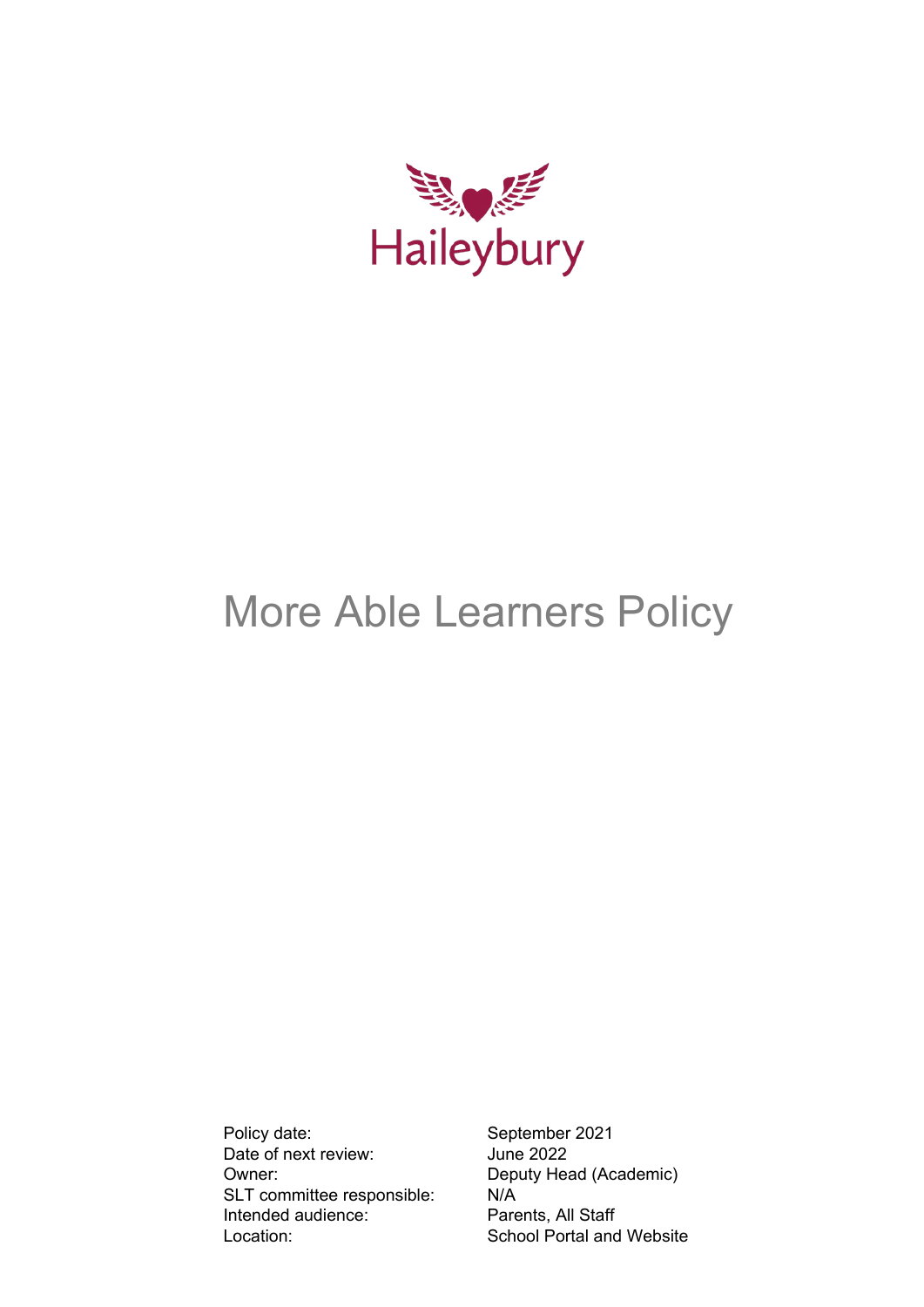## **1. Aims**

- 1.1 At Haileybury we believe that all children are entitled to an education that will enable them to develop their full potential. All pupils have individual needs, which put personalised learning at the heart of our teaching. Those pupils who are identified as academically more able need support in order to ensure they reach their potential.
- 1.2 In defining what is meant by the term "academically more able", we have adopted the following definitions:
	- 'those whose progress and attainment significantly exceed age-related expectations'<sup>1</sup>;
	- those whose potential, if fulfilled, 'may extend beyond national measures of progress and attainment'[2](#page-1-1);
	- those who show exceptional ability and/or potential. This might be in a curriculum area such as mathematics, music, art or sport or be a less easily acknowledged talent such as leadership, creative imagination or social maturity;
	- those pupils who are assessed as intellectually gifted through an Educational Psychologist's report or baseline testing;
	- those pupils who possess a general academic learning ability that is significantly greater than that of most of their peers, or who demonstrate skills or personal attributes such as scholarly attitude, intellectual curiosity, critical thinking, innovation, imagination and collaborative working.
- 1.3 The above list is not exhaustive and pupils may display exceptional abilities in a wide number of areas.
- 1.4 Further signs of high ability suggested by ISI include:
	- being well ahead of their peers in the skills of speaking, writing and handling numbers;
	- being able to concentrate for long periods of time on material which interests them;
	- having a retentive memory;
	- thinking quickly and approaching problems flexibly;
	- using abstract ideas;
	- enjoying complexity;
	- showing intolerance of illogicality;
	- being self-critical and critical of others:
	- having an unusual or highly developed sense of humour;
	- showing exceptional proficiency in creative, artistic, musical or physical activities.

#### **2. Identification**

2.1 No one method of identification of more able pupils can be entirely accurate. Individual departments have specific subject criteria; baseline testing can offer a snapshot but each pupil must be viewed holistically and the limitations of such tests must be recognised; professional

<span id="page-1-0"></span><sup>1</sup> DfE definition.<br>2 Metianal Assoc

<span id="page-1-1"></span><sup>2</sup> National Association for Able Children in Education definition.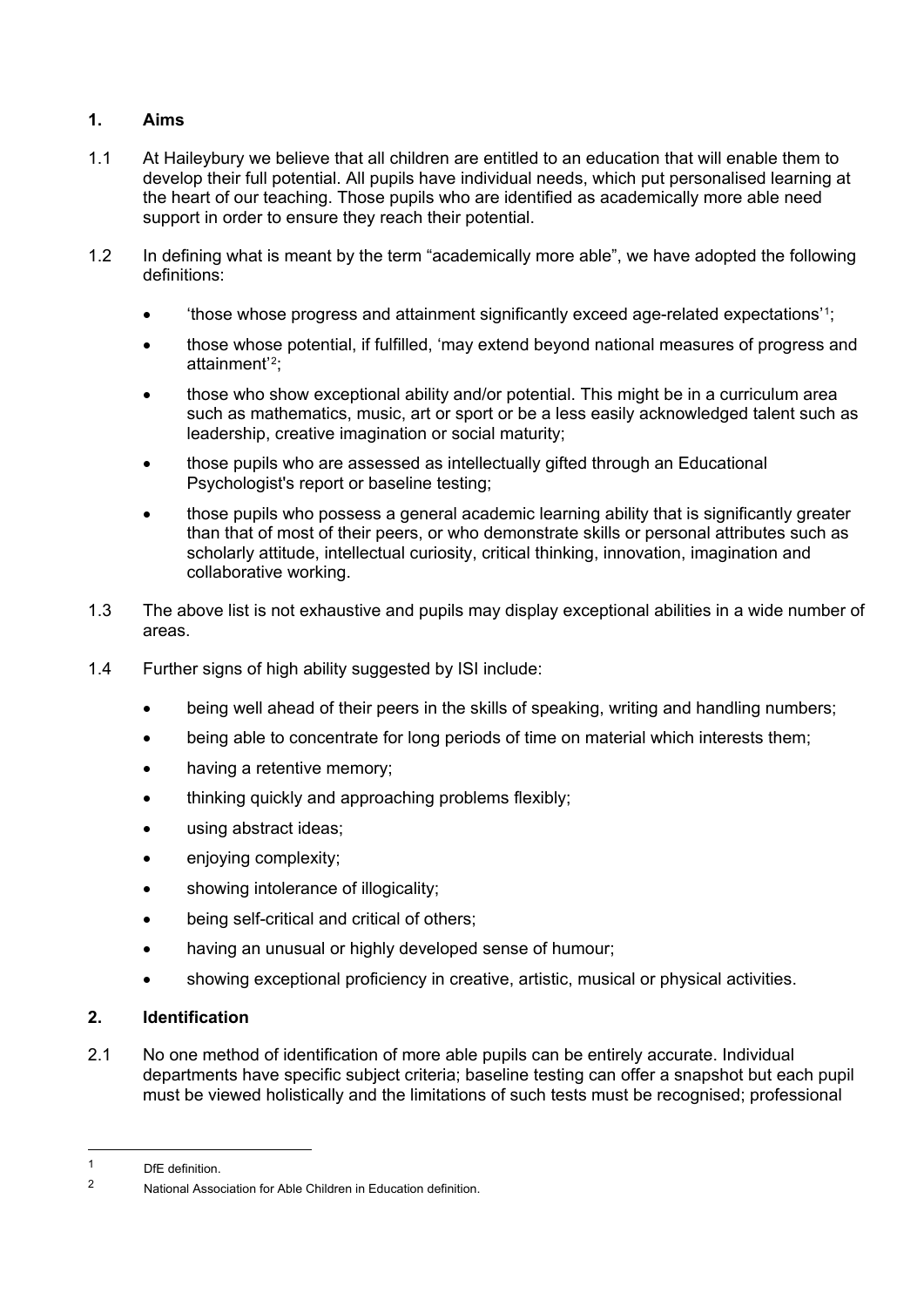judgment must be exercised at all times. We endeavour to identify our more able pupils through a variety of methods and we obtain as much information about individual pupils as possible.

- 2.2 The methods employed include:
	- information from any previous schools;
	- internal and external assessment and testing including entry tests;
	- baseline testing (CEM);
	- specific criteria developed by subjects;
	- teacher observation and recommendation;
	- subject report information;
	- those awarded Academic Scholarships or Academic Exhibitions.
- 2.3 At the beginning of each academic year the Deputy Head (Academic) creates a register of pupils who, in agreement with the Head of Academic Scholarship and the Director of Studies, are deemed to be more able. This register may change as pupils develop during their time at Haileybury.

#### **3. Academic Scholarship**

- 3.1 Academic Scholarships are awarded on entry to the School (11+, 13+, 14+, 16+) to those pupils who are identified as academic leaders. Scholarship is assessed through performance in entrance tests and on scholarship days. An Academic Scholarship may, at the discretion of the Master, carry a financial benefit.
- 3.2 Academic Scholars are expected to maintain academic excellence in their studies. They are also expected to work hard and to engage with enrichment opportunities such as Scholars' Lunches, lectures, talks and Field Days. Failure to engage fully with the programme may lead to a warning after which an Academic Scholarship might be withdrawn.
- 3.3 Academic Exhibitions are awarded on a termly basis to those pupils who have achieved or attained a significant milestone, such as performance in Olympiads or other external competitions, or the leading of academic societies and initiatives.

#### **4. Organisation**

- 4.1 The Head of Academic Scholarship reports to the Deputy Head (Academic) and through them advises the Master on the position and progress of academic scholarship at Haileybury. The post holder will be invited to attend the Heads of Department Committee when required.
- 4.2 He/she will work in coordination with the Deputy Head (Academic), the Director of Studies and the Heads of Year to ensure that scholarship and academic enrichment develop and maintain a high profile within the School, as well as to identify and promulgate the strategy for academic enrichment and a super-curriculum at Haileybury.
- 4.3 The Head of Academic Scholarship will oversee the provision for academic scholars at Haileybury and work closely with the Oxbridge Co-ordinator to ensure that pupils are fully prepared for the Oxbridge pathway before they reach the Sixth Form.

## **5. Provision**

5.1 The Head of Academic Scholarship will have the responsibility to: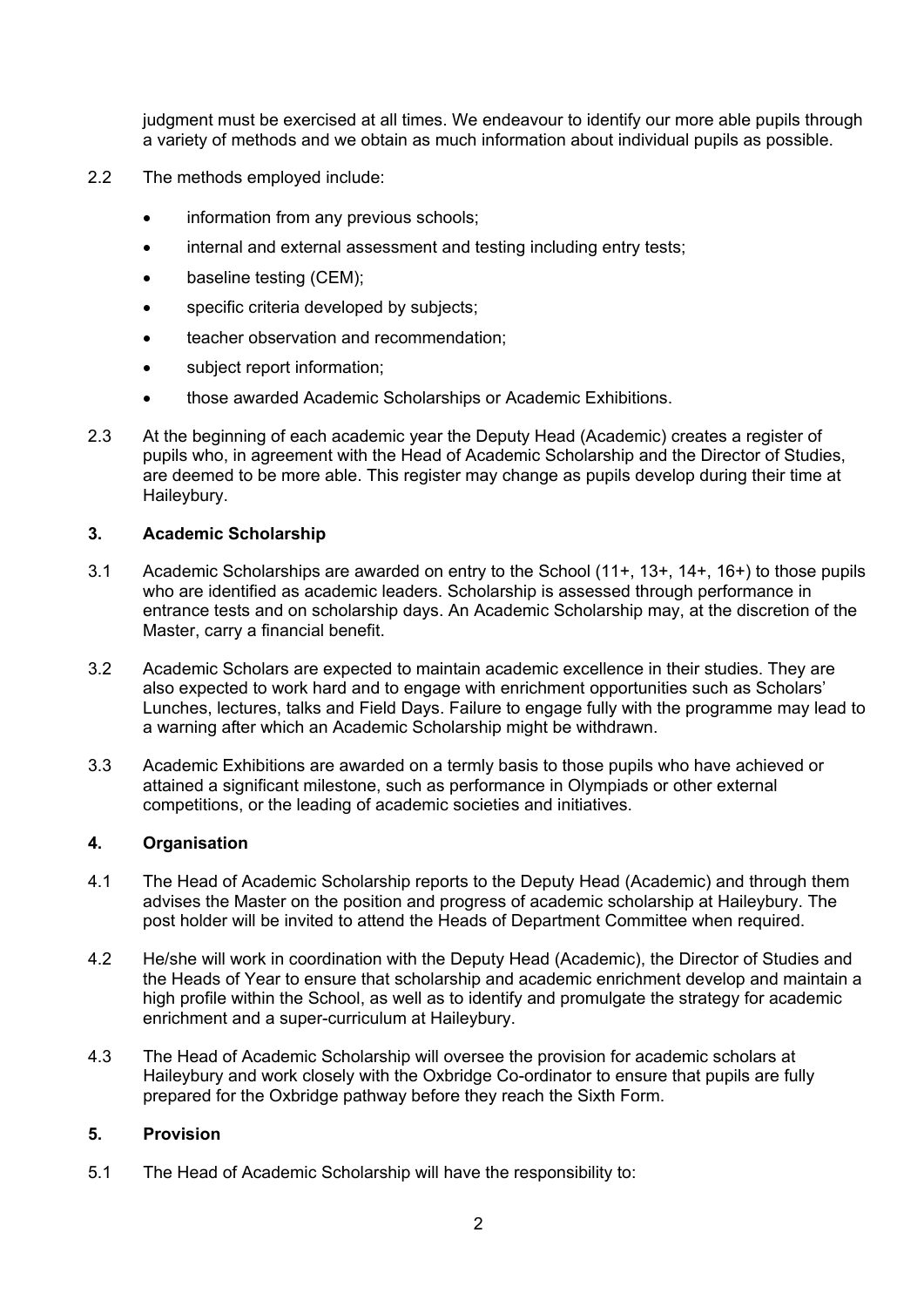- Co-ordinate and develop a programme of enrichment for academic scholars, maximising the scheduled time slots allocated to them, and thus develop a culture of academic societies within the School.
- Maintain a dialogue with identified pupils to monitor, support, encourage and mentor as appropriate.
- Provide opportunities for more able pupils across the School, in different year groups and houses, to work together on academic projects or courses and to initiate a mentoring system where appropriate.
- Encourage and monitor pupil involvement in internal and external academic events, such as lectures and seminars, or competitions.
- Promote academic-related work experience.
- Foster academic links with other schools and external agencies.
- Work with the Library staff to promote extra-curricular reading and the development of research and study skills in using the varied resources available within the school setting.
- Plan training for staff members as appropriate to help them deliver the vision for academic enrichment, ensuring that all subject teachers follow good practice in classroom teaching and co-curricular opportunities.
- Work with the Learning Support Department to monitor and assist in the academic provision for those pupils recognised as more able and also identified as having SEND requirements.
- Liaise with HMs, pastoral tutors and parents as necessary to recognise achievement, address underachievement, and support pupils' happiness and wellbeing.
- Monitor the provision for more able pupils across the School through an audit of enrichment and extension opportunities provided by individual departments and by the wider co-curricular programmes.
- 5.2 Within each department there should be one nominated teacher who is an ambassador for more able pupils. This may be a role held by the Head of Department or it may be delegated to another member. The ambassador's role is to co-ordinate the efforts of the department, and the School as a whole. The ambassadors and/or Heads of Department (including the Director of Music, Director of Sport, and Director of Drama) will have the responsibility to:
	- Prepare subject-specific criteria for identifying more able pupils and share them with their department.
	- Refer pupils who meet the criteria to the Head of Academic Scholarship or the Deputy Head (Co-curricular), as well as highlighting the pupils to the subject teachers.
	- Provide schemes of work that contain enrichment/extension or differentiated material for identified pupils, and ensure that this material is being used appropriately by subject teachers.
	- Provide extension material in the form of suggested reading lists for courses or projects, following appropriate research and referencing protocols.
	- With their departments, prepare two sessions of academic extension beyond the curriculum, for two weeks of the year, as per the rota of extension slots managed by the Head of Academic Scholarship.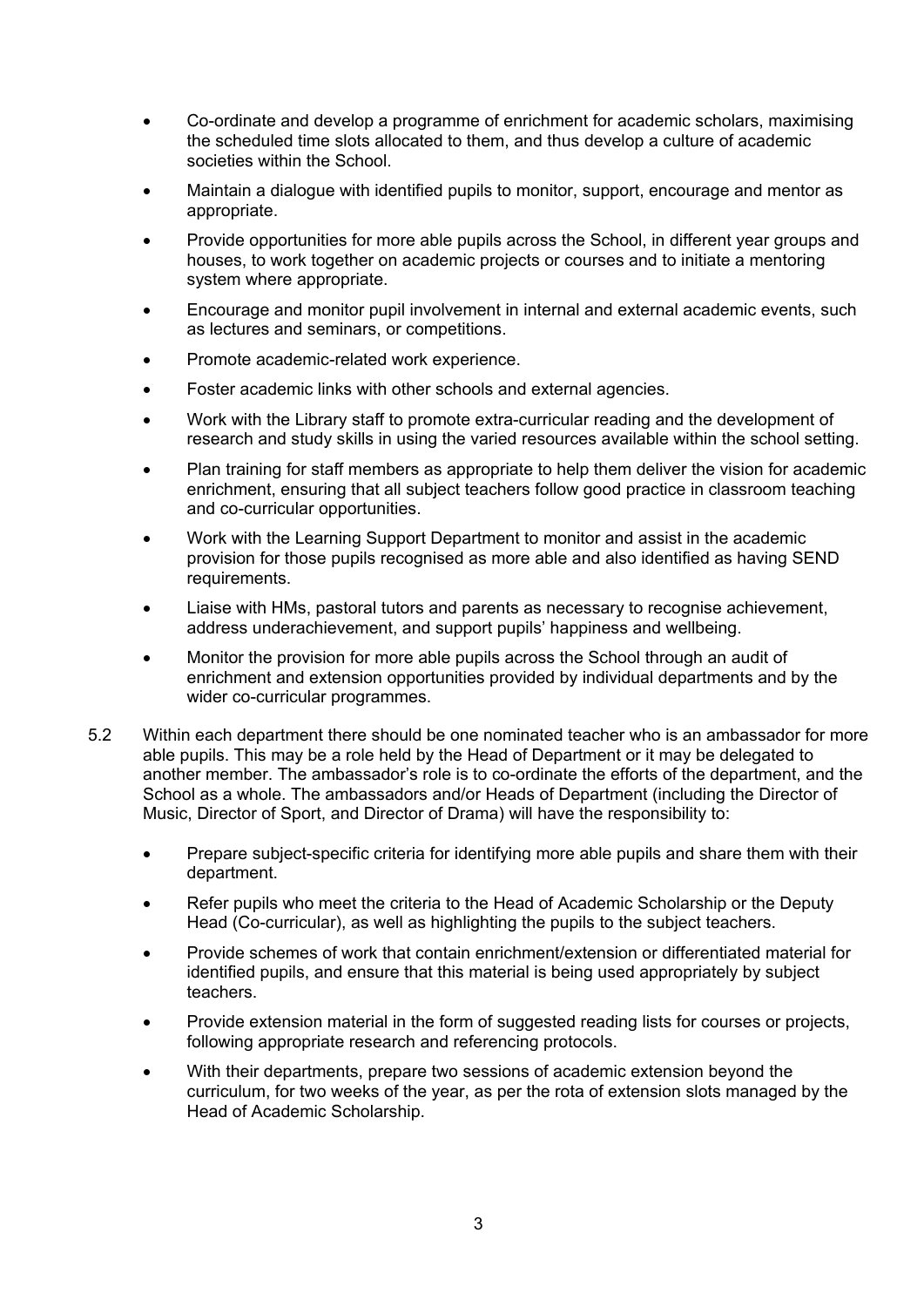5.3 All staff are to be aware of their role in the identification of more able pupils based on subjectspecific criteria and the need to make the curriculum or co-curriculum sufficiently and appropriately challenging.

#### **6. Evaluation**

6.1 As with all our school policies, consistent practice across the School is of paramount importance and thus we must evaluate our progress. The responsibility for evaluation will fall to the Deputy Head (Academic), who will report directly to the SLT and Governors. Results of evaluation will be discussed annually at SLT meetings and shared with the governing body.

## **7. References**

- 7.1 This policy should be read in conjunction with the following documents:
	- The Learning Support Policy.
	- The Assessment and Feedback Policy.
	- The Curriculum Policy.
	- The Reporting Policy.